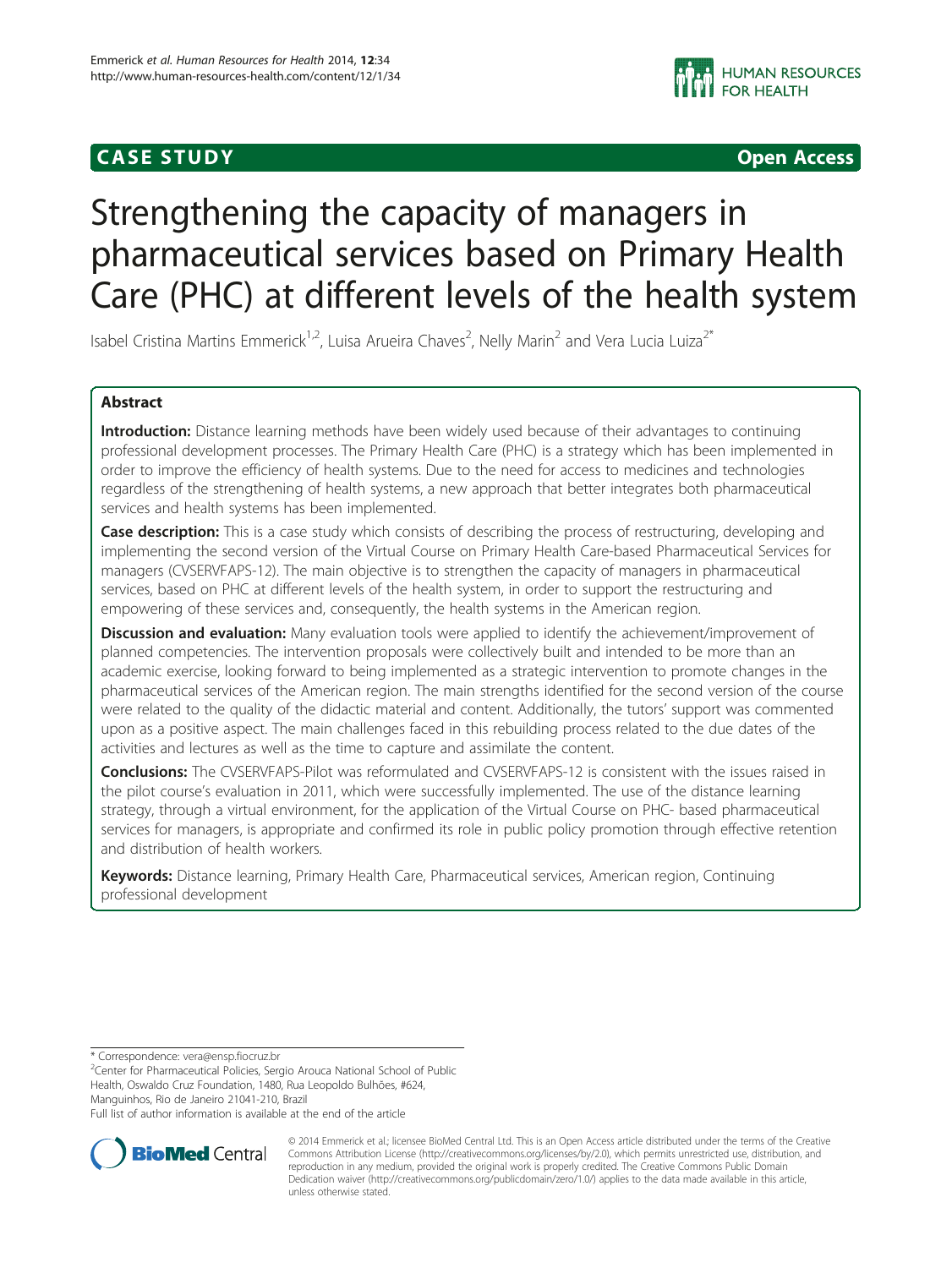# Background

The distance learning method is recognized as a way to facilitate access and put into effect the process of continuing professional development (CPD) as well as to adapt to political changes, current situations and technological advances. Besides, it reaches the entire target population and encourages the CPD process as the training develops without taking the learners out of their work environment. This makes it easier for them to connect the concepts learned with their daily practice [[1\]](#page-10-0).

More recently, the learning process in the virtual environment, as part of the learning network, has been rapidly growing [[2\]](#page-10-0). In this type of approach, learners acquire new forms of interaction that facilitate active learning, which supports the development of individual and group skills and increases their ability to build a collective knowledge and learn from each other's experiences in a participative way [[3\]](#page-10-0).

An important advantage of distance learning is its viability for the health field, mainly in low-resource settings. The learners can continue to work while upgrading themselves, ensuring that their health services will not experience staffing challenges as a result of the health care workers' participation in the training [\[4\]](#page-10-0).

The Primary Health Care (PHC) is a strategy that has been implemented in order to improve the efficiency of health systems. However, many things have changed since Alma-Ata. The PHC concept proposed in 1976 expressed a broader sense of PHC, making it responsible for coordinating the health system and having as a crucial concept the Social Determinants of Health [[5](#page-10-0)].

However, over time, PHC has been implemented very differently between countries, especially in the Latin American region. In some cases, the PHC concept has been distorted, becoming a vision of 'selective' care, targeting specific sub-populations, or as vertical disease-specific programme [\[5](#page-10-0)].

According to that critical view, in 2007, the Pan American Health Organization (PAHO) published the position paper entitled 'Renewing the Primary Health Care in Americas', reaffirming the broader Alma-Ata concept and stressing the PHC as the basis and fundamental strategy to develop a national health system aiming to achieve the fundamental human right to health. As part of this movement, a new approach has been sought in order to better integrate pharmaceutical services (PS) and health systems, since access to medicines and technologies is one of the necessary elements to strengthen health systems [[6\]](#page-10-0).

In 2009, the Primary Health Care-based Pharmaceutical Services Working Group (PHCbPSWG) was created in the American region, composed of experts in pharmaceutical policies and/or PHC from different countries aiming to support the restructuring and strengthening of

the pharmaceutical services based in PHC. The composition of this working group tried to ally managerial, health service and academic expertise. One of the strategies adopted by this group was the development and implementation of a position paper establishing the basis of the proposal advocated by PAHO. Another strategy was an online course to promote this new approach using PAHO's platform, the Virtual Campus of Public Health (VCPH), supported on the Moodle platform [[7\]](#page-10-0).

The distance learning tool was chosen to reach as many leaders and managers of PS in the Latin American and the Caribbean regions as possible, in order to improve their capacity to develop an integrated PHC-based PS. In the strategic process of strengthening the pharmaceutical services in the Americas proposed in the course approach, the VCPH was chosen as the virtual environment because of its methodological proposal of collective construction among the countries involved.

Chosen through having developed the course, the group began by sketching up a pilot experience for its first version. During a meeting of the PHCbPSWG held in Porto Alegre on May 2010, the course proposal was outlined and a subgroup composed of professors was responsible for developing the pilot course. Under the general coordination of PAHO and the academic coordination of the Nucleus of Pharmaceutical Policies, the production of the pedagogic material of the course was developed. The group chosen for the task was composed of six professionals from PAHO offices, universities and research institutions, all of them involved with the theme of PHC and PS.

The course used a practice-based approach to teaching, consistent with the educational strategy of the VCPH. Three tutors were recruited and trained to apply the course. They had to have a college degree, teaching experience, desirable experience in distance learning and be from the field of pharmacy. The curriculum was organized in modules and learners were required to design an intervention proposal based on a problem selected from each participant's workplace or practice site. The target audience was composed of professionals involved in management, administration and technical activities in PS, academics in public health and pharmacy education, PHC professionals in the Ministry of Health, professionals involved in pharmacy service delivery and those involved in pharmaceutical services delivery research.

Therefore, the pilot course of PS based on Renewed PHC (CVSERVFAPS-Pilot) was carried out between July and November 2010. In March 2011, it was held a review meeting for the pilot evaluation where strengths, weaknesses, and corrective interventions were identified and implemented in a following course in 2012.

Thus, this paper consists of a case study aiming to describe the experience of restructuring and implementing the second version of the Virtual Course on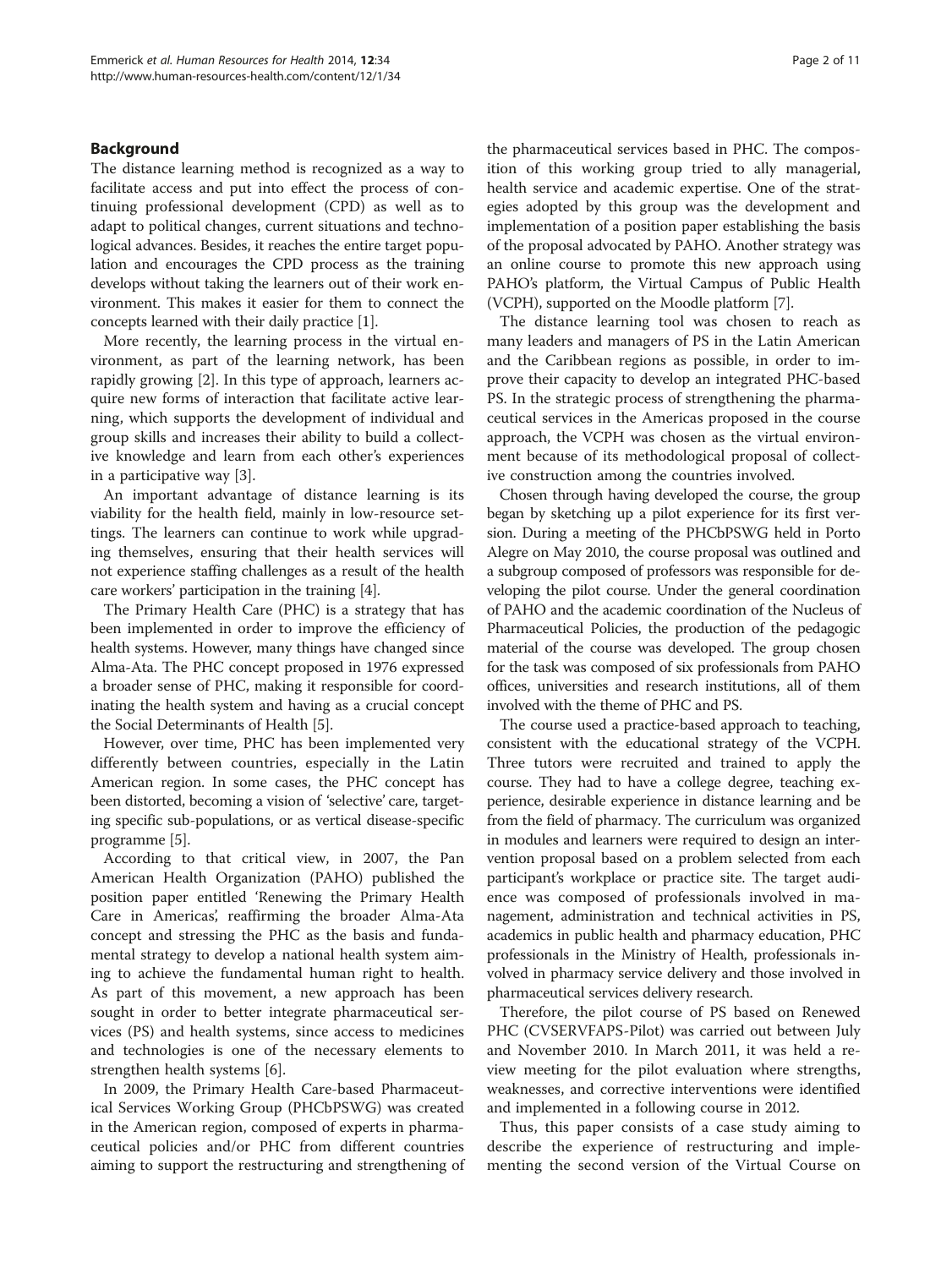Primary Health Care-based Pharmaceutical Services for managers (CVSERVFAPS-12) for managers in the American region.

# Case description

An evaluative meeting occurred in Rio de Janeiro on March 2011, involving the general and academic coordination teams, professors, tutors and learners' representatives. During a five-day interaction the pilot version was assessed, having as a support the compilation of all evaluation documents. Strengths, weaknesses and

suggestions raised during the meeting are summarized in Table 1. In general, this evaluation pointed out that the CVSERVFAPS-Pilot objectives were successfully accomplished. However, some aspects needed improvement for the next edition, such as the reformulation of a theoretical teaching model, complete restructuring of the transversal module and the translation/adaptation of course material into Portuguese.

The course reformulation process involved two more professors which made a team of eight in the CVSERVFAPS-12. It was specially challenging because the

Table 1 Strengths, weaknesses and suggestions raised by the participants of the Primary Health Care-based pharmaceutical service pilot version course

| <b>STRENGTHS</b>                                                                                                                | <b>WEAKNESSES</b>                                                                                                                                    | <b>SUGGESTIONS</b>                                                                                                                                                                       |
|---------------------------------------------------------------------------------------------------------------------------------|------------------------------------------------------------------------------------------------------------------------------------------------------|------------------------------------------------------------------------------------------------------------------------------------------------------------------------------------------|
| • The transversal module allowed having<br>intervention proposals at the end of the<br>course                                   | · The transversal module presented many kinds<br>of problems                                                                                         | · The intervention proposal transversal module<br>must be kept but it should be modified to<br>become better adjusted to the course needs and<br>better connected with the other modules |
| • The teachers worked on topics of their<br>expertise, which helped to achieve<br>adequate and interesting materials            | • Low availability of the professor responsible on<br>the transversal module                                                                         | · Improve the definition of activities, stating more<br>clearly the objectives and how to develop them                                                                                   |
| • It achieved the goal of stimulating<br>students by the balance between teaching<br>model and the materials used               | • The transversal module did not really integrate<br>with the rest of the course                                                                     | • Amplify the use of problem-based education<br>techniques                                                                                                                               |
| • The strategy of cross-checking materials<br>among the professors was really helpful                                           | • Lack of feedback between professors and tutors • The use of more adequate tools, focusing on a                                                     | broader perspective                                                                                                                                                                      |
| · The interaction between the coordination<br>and tutors was considered optimal                                                 | • No standardized evaluation methods and issues<br>with the criteria applied                                                                         | • Improve the interaction between professors and<br>tutors                                                                                                                               |
| · The academic activities were generally<br>good and deepened the proposed topics                                               | • Low feedback between tutors and students                                                                                                           | · Improve the timing of activities and organize a<br>feasible schedule for both tutors and students                                                                                      |
| • General and academic coordination<br>support                                                                                  | • Low interconnection across the modules                                                                                                             | • The course content must be prepared with<br>reasonable antecedence to facilitate the revision                                                                                          |
| · Information sharing among teachers and<br>tutors                                                                              | • Lack of time from some tutors to dedicate to<br>the course, lack of expertise in the specific field<br>of PHC                                      | • Avoid the last trimester of the year to apply the<br>course (to avoid holidays and vacations)                                                                                          |
| • The interaction and shared experience<br>among the mentors                                                                    | • Activities timing and feedback                                                                                                                     | • Improve the course layout and organization                                                                                                                                             |
| · General course guidelines and modules<br>helped the course methodology                                                        | • Lack of interaction among the students                                                                                                             | · Improve the tracking of activity completion                                                                                                                                            |
| · The training materials were very up to<br>date and interesting                                                                | · Timing of material preparation; the uploaded<br>materials were not uploaded at the appropriate<br>time                                             | • Improve tutor training on the course-specific<br>material and content as well as the web platform                                                                                      |
| • The module 'Pharmaceutical Service and<br>its components' was the most exciting by<br>its use of multiple teaching strategies | · The synchronous session held in the Blackboard<br>live session tool was a difficult to manage<br>because of the participants' different time zones | • Periodic meeting involving coordination and<br>tutors to follow up the modules                                                                                                         |
| • The interaction among the whole team<br>was excellent                                                                         | • Lack of homogeneity among module structures                                                                                                        | • Improve the evaluation tools                                                                                                                                                           |
|                                                                                                                                 |                                                                                                                                                      | • Incentivize more participative behavior among the<br>students                                                                                                                          |
|                                                                                                                                 |                                                                                                                                                      | · Improve follow-up of the students' performance<br>during the course                                                                                                                    |
|                                                                                                                                 |                                                                                                                                                      | • Reduce the volume of reading for the module and<br>focus on content integration                                                                                                        |
|                                                                                                                                 |                                                                                                                                                      |                                                                                                                                                                                          |

• Increase professors' participation on their specific module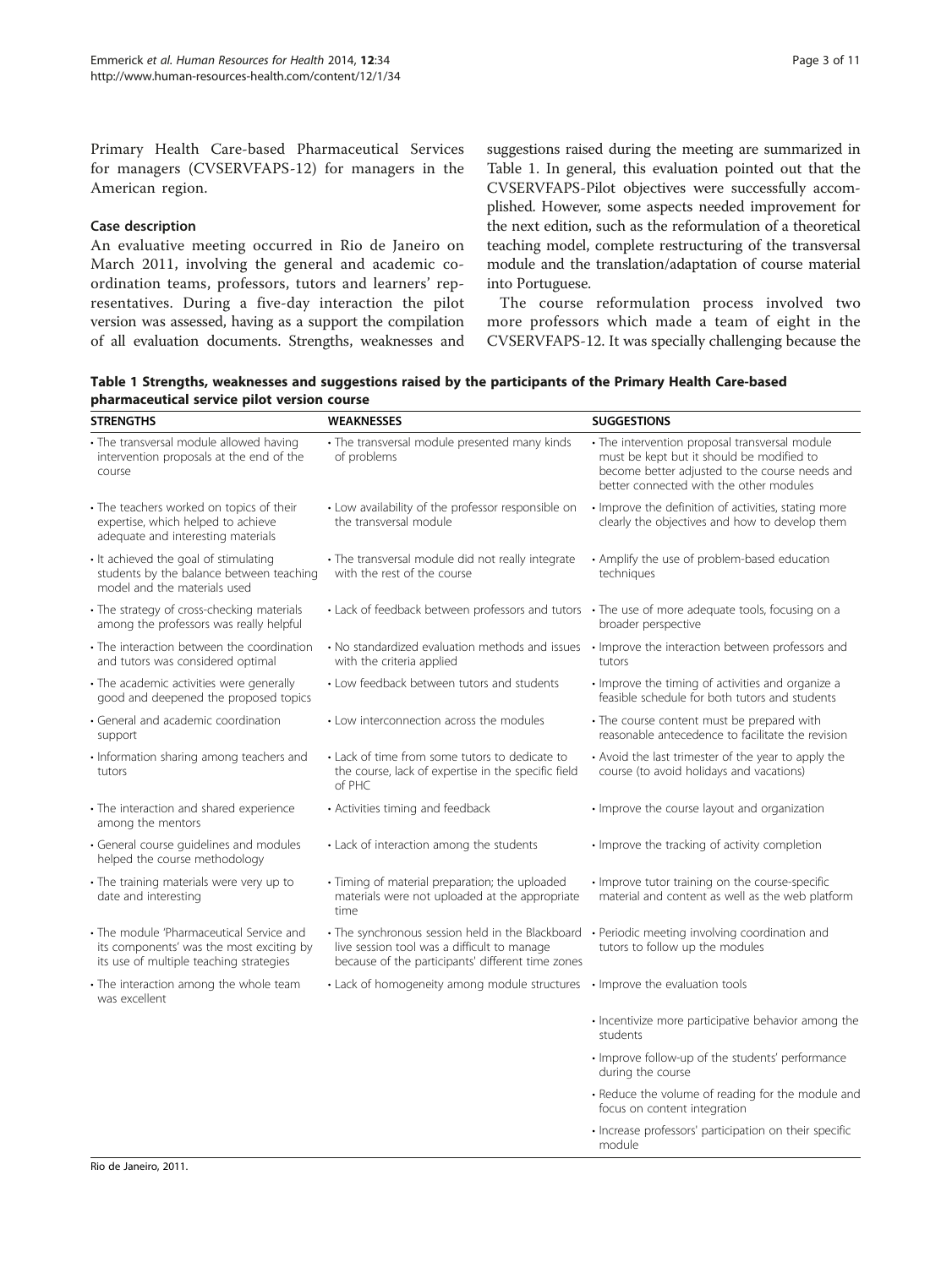professors were from four different countries and those from Brazil were from two different states. However, the virtual environment was very helpful in managing the distance and the work was developed under a collaborative and consensual perspective. All the materials produced were extensively reviewed and discussed. All the restructuring process involved several virtual meetings and lasted about ten months.

The course was then reorganized in a three-module structure comprising sequential and transversal set of activities that lasted throughout the course. Under this transversal set of activities, the learners were invited to develop an intervention proposal for their country or local context (in Brazil's case) (Figures 1 and [2](#page-4-0)). It was expected that the intervention proposals developed throughout the course could go beyond the academic exercise. It was intended that these proposals could be feasible enough to be implemented, resulting in changes in the practice of pharmaceutical services.

A broad set of learning strategies and activities was used. For example, playful activities including crosswords, puzzles and column-matching comprised part of Module 2 activities. Some interactive activities as a peer evaluation instrument, used in the proposal intervention construction and the 360° evaluation when discussing professional competencies also proved to be very useful in supporting the learning process.

Table [2](#page-5-0) and Table [3](#page-6-0) summarize the description of course's didactic materials and academic administrative documents for both pilot version (2010) and second version (2012). These materials served as guides to the implementation and management of the course.

The weight of each module in the evaluation of student performance was based on the analysis of the relative importance of each topic regarding the overall objective of the course. It was decided by the professors who elaborated the modules. Each module has an evaluation guide called Correction Guide for the tutors to analyze the learners' performance. All tutors and coordinators took the tutoring course offered by VCPH. In addition to the prior teaching experience of the tutors, they were trained with specific course material with the aim of testing, predicting and clarifying any questions that could arise during the implementation of the course.

A comprehensive evaluation process was applied during the course, comprising formative (in progress) and summative (final) approaches [[8](#page-10-0)]. Learners were evaluated according to their competencies achievements through a set of activities targeting actual and contextualized problems and they were asked to self-evaluate. Also, tutors and learners were asked to fill a questionnaire evaluating the course. It is important to highlight that all these materials are under open access and all the teachers authorized their distribution and utilization after each version of the course was finished. The materials can be downloaded in the VCPH [[9](#page-10-0)].

For CVSERVFAPS-12, which received financial support from the Brazilian Ministry of Health, 90 spots were offered and 6 tutors were hired, in order to obtain a ratio of 15 learners per tutor. All tutors, including the experienced ones, were trained together on the specific course content in a one-week workshop held in Medellin, Colombia in February 2012, with the professors' participation. During

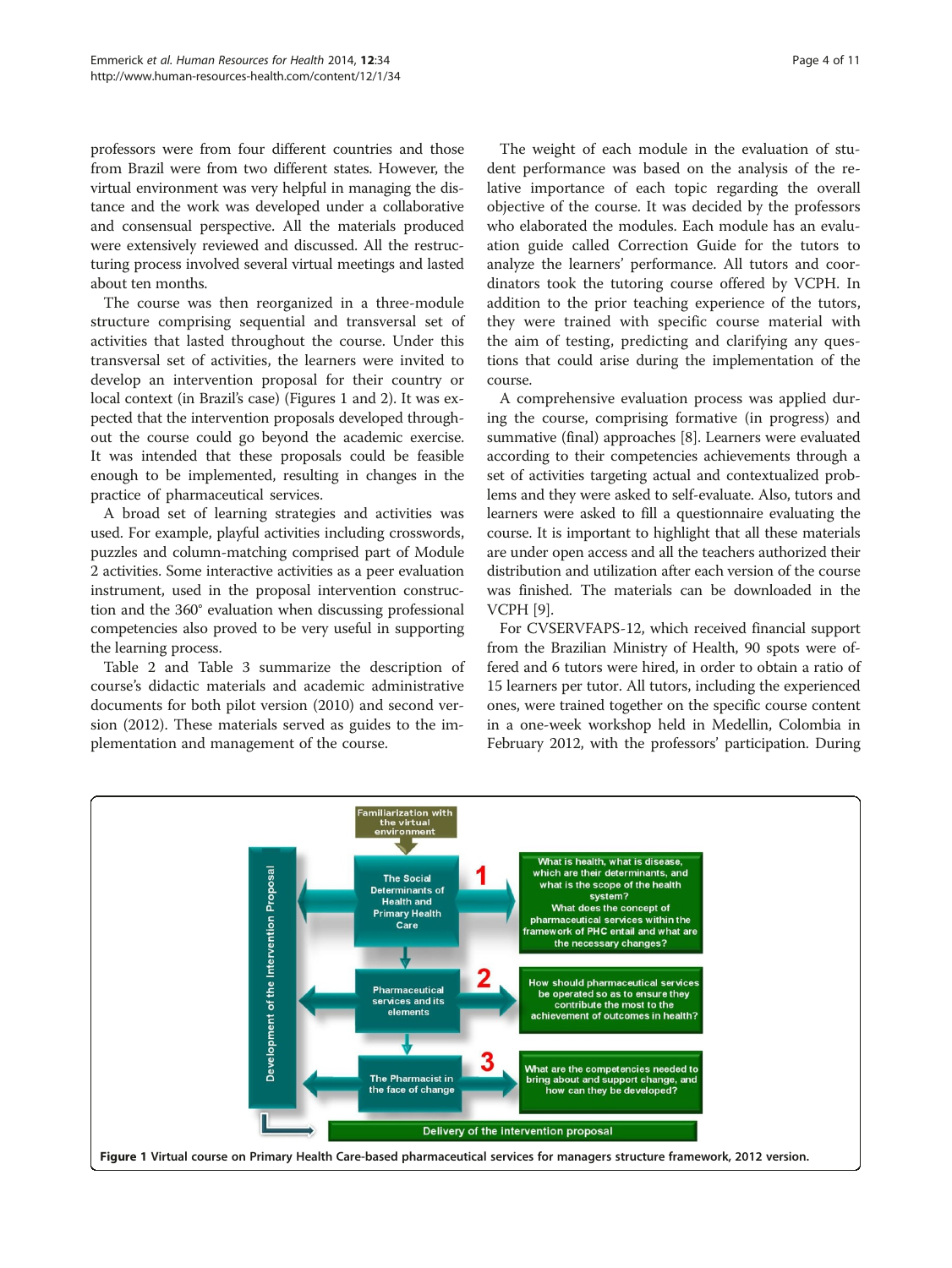<span id="page-4-0"></span>

this workshop all the academic materials were fully reviewed.

In advance, the tutors had received the Study Guide, the Correction Guide, the Operational Aspects Document, all the required and further reading and videos used as didactic complement. By studying this material in advance, they had the opportunity to raise doubts and clarify them during this period. Throughout this week, the contents were presented, various exercises were undertaken and comments and suggestions for the improvement of the material were collected.

Several management tools, besides the ones already utilized in the restructuring process, were implemented by the academic coordination, such as the use of Open-Project software to help managing and recording all the activities developed throughout the course and the implementation of a tutor performance feedback per module.

The routine activities were better systematized in relation to the pilot version and comprised: fortnightly meetings with the tutors and general coordination; follow-up of absent learners; evaluation of tutors' performance; managing of opening and closing period of activities, module and evaluation; management of problems with the virtual environment and of the synchronous activities, as well as dealing with any unexpected issues that emerged throughout the course.

Another important task was to adapt and post all materials and activities onto the Moodle platform which involved splitting the study guides into different documents (for example, schedule, teaching strategies and tools, description of activities) in order to supply them to the student in a friendly and intuitive way. The programme of the Moodle platform included a set of tasks involving creating image files, processing editable files into a non-editable format (PDF or HTML), building of reference and counter-reference links for internal and external files, learning activities inclusion and programming (for example, posting deadlines, space for loading documents, adaptation of complete references to files leaving only the required pages for the learners' reading). The course's interface was opened one month in advance giving the chance for tutors and professors to familiarize themselves with its navigation and to test all the links and files. This gave the academic coordination the opportunity for early problem detection and problem fixing before the beginning of the course.

The target audience was kept the same as for the previous version. The importance of including at least two learners per country in order to promote a minimum critical mass of human resources qualified in this area was discussed since this new approach might prove quite innovative for some of them. All the required material, including the web site, was translated/adapted to Portuguese (the pilot version was only in Spanish). The number of seats was increased from 42 to 90, of which 30 were for Portuguese-speaking countries and 60 for Spanish-speaking countries of the region.

Finally, the second edition took place between May and August 2012. The course was coordinated by Nelly Marin, Regional Advisor on Pharmaceutical Policies of PAHO, who created and motivated the PHCbPSWG through the process, and had as academic coordinator Vera Lucia Luiza from the WHO-PAHO Collaborating Centre for Pharmaceutical Policies, also part of the National School of Public Health. All the professors were invited to participate along the course, especially to support the tutors in subjects related to module's content and the correction of learners' activities.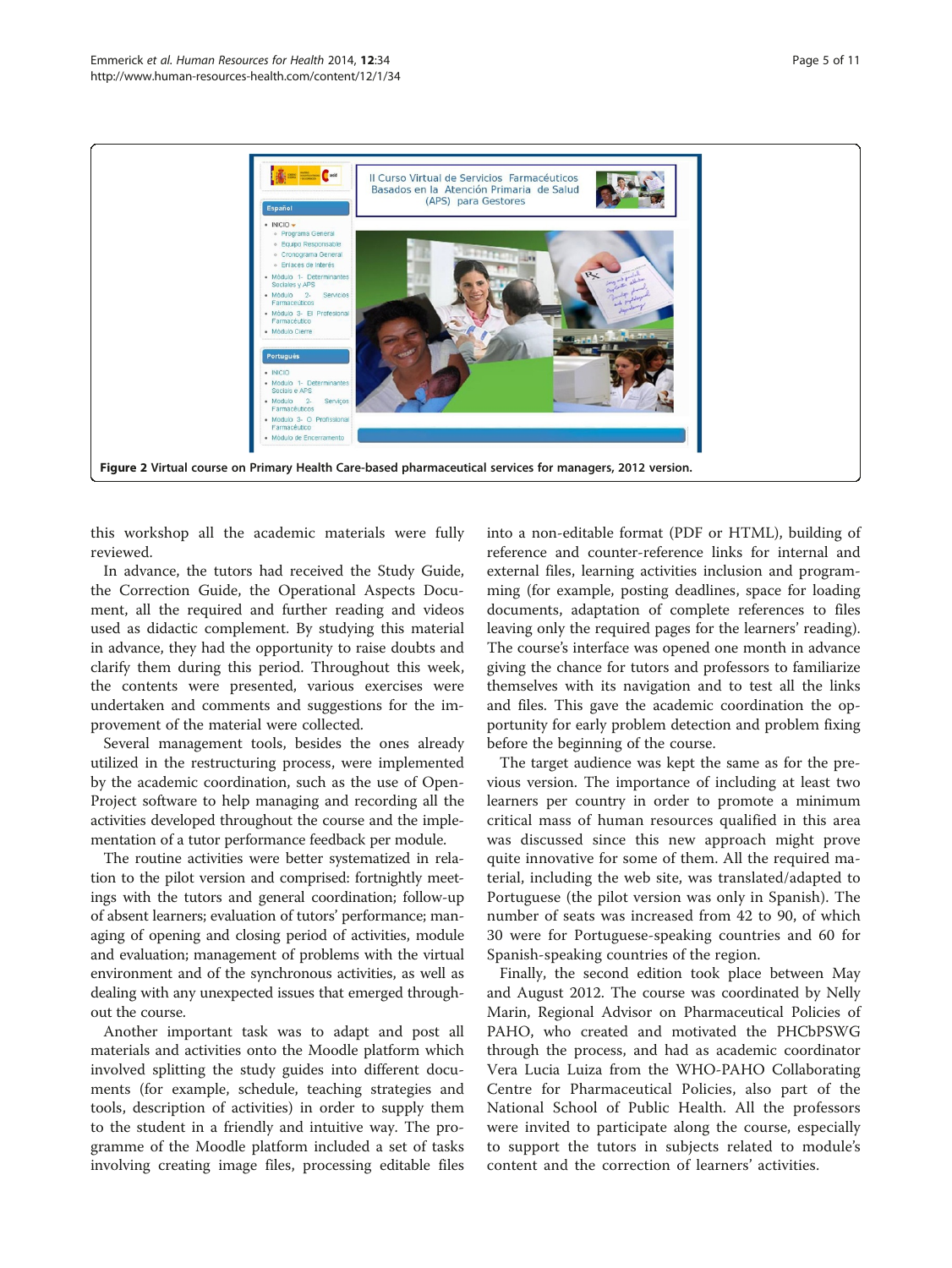| Name of the material   | Objective                                                                                                            | Content                                                             |                                                          |  |
|------------------------|----------------------------------------------------------------------------------------------------------------------|---------------------------------------------------------------------|----------------------------------------------------------|--|
|                        |                                                                                                                      | <b>Pilot version</b>                                                | Second version                                           |  |
| Programme              | To present the course's purpose and<br>development                                                                   | • Welcome                                                           | • Welcome                                                |  |
|                        |                                                                                                                      | • Teaching and coordination team<br>• Introduction<br>presentations |                                                          |  |
|                        |                                                                                                                      | • Duration and time commitment                                      | • Teaching and coordination team<br>presentations        |  |
|                        |                                                                                                                      | • General information                                               | • Duration and time commitment                           |  |
|                        |                                                                                                                      | • Purpose                                                           | • General information                                    |  |
|                        |                                                                                                                      | · Specific objectives                                               | • Purpose                                                |  |
|                        |                                                                                                                      | • Competencies                                                      | · Specific objectives                                    |  |
|                        |                                                                                                                      | · Target audience                                                   | • Competencies                                           |  |
|                        |                                                                                                                      | • Requirements                                                      | · Target audience                                        |  |
|                        |                                                                                                                      | • Teaching strategies                                               | • Requirements                                           |  |
|                        |                                                                                                                      | · Evaluation of students, tutors and<br>modules                     | • Teaching strategies                                    |  |
|                        |                                                                                                                      |                                                                     | • Operational aspects                                    |  |
|                        |                                                                                                                      |                                                                     | • General course schedule                                |  |
|                        |                                                                                                                      |                                                                     | • About synchronous interactions                         |  |
|                        |                                                                                                                      |                                                                     | • Evaluation of students, tutors and<br>modules          |  |
| Module's study guide   | To present the contents and activities<br>to be developed in the module                                              | • Objectives: general and specifics                                 | • Introduction                                           |  |
|                        |                                                                                                                      | • Teaching strategies                                               | · Objectives: general and specifics                      |  |
|                        |                                                                                                                      | • Readings: required and further                                    | • Competencies                                           |  |
|                        |                                                                                                                      | • Description of activities                                         | • Teaching strategies                                    |  |
|                        |                                                                                                                      |                                                                     | • Readings: required and further                         |  |
|                        |                                                                                                                      |                                                                     | • Content development                                    |  |
|                        |                                                                                                                      |                                                                     | • Module assessment                                      |  |
|                        |                                                                                                                      |                                                                     | • Description of activities                              |  |
|                        |                                                                                                                      |                                                                     | · Timetable                                              |  |
|                        |                                                                                                                      |                                                                     | $\cdot$ Tools                                            |  |
|                        | Module's correction guide To standardize the activities' correction • General consideration<br>criteria among tutors |                                                                     | • General consideration                                  |  |
|                        |                                                                                                                      | • Objectives                                                        | • Objectives                                             |  |
|                        |                                                                                                                      | • Evaluation of required activities                                 | • Evaluation of required and<br>supplementary activities |  |
|                        |                                                                                                                      | • Feedback to students                                              | • Criteria for evaluation the tutorial<br>sessions       |  |
|                        |                                                                                                                      | • Feedback schedule                                                 | • Feedback to students                                   |  |
| Module's presentations | To present its main concepts and<br>activities                                                                       | • Inexistent                                                        | • According to each module                               |  |

# <span id="page-5-0"></span>Table 2 Description of virtual course on Primary Health Care-based pharmaceutical services for managers' didactic materials pilot version (2010) and second version (2012)

The total investment per learner, which includes the amounts spent for development/adjustments and application, was US\$ 1,061.19 for the 2010 pilot course and US\$ 388.46 for the 2012 edition. Considering only the application cost per learner, the amount spent was similar, being equal to US\$ 439.7 and US\$ 319.43 for 2010 and 2012, respectively.

The virtual course is a strategy to improve the PS in PHC that has increased in relevance and extent in the American region, being possible to be verified by the number of applications, learners selected, countries reached and intervention proposal projects throughout the different editions. For instance, the pilot course (2010) received 62 applications from learners from 16 countries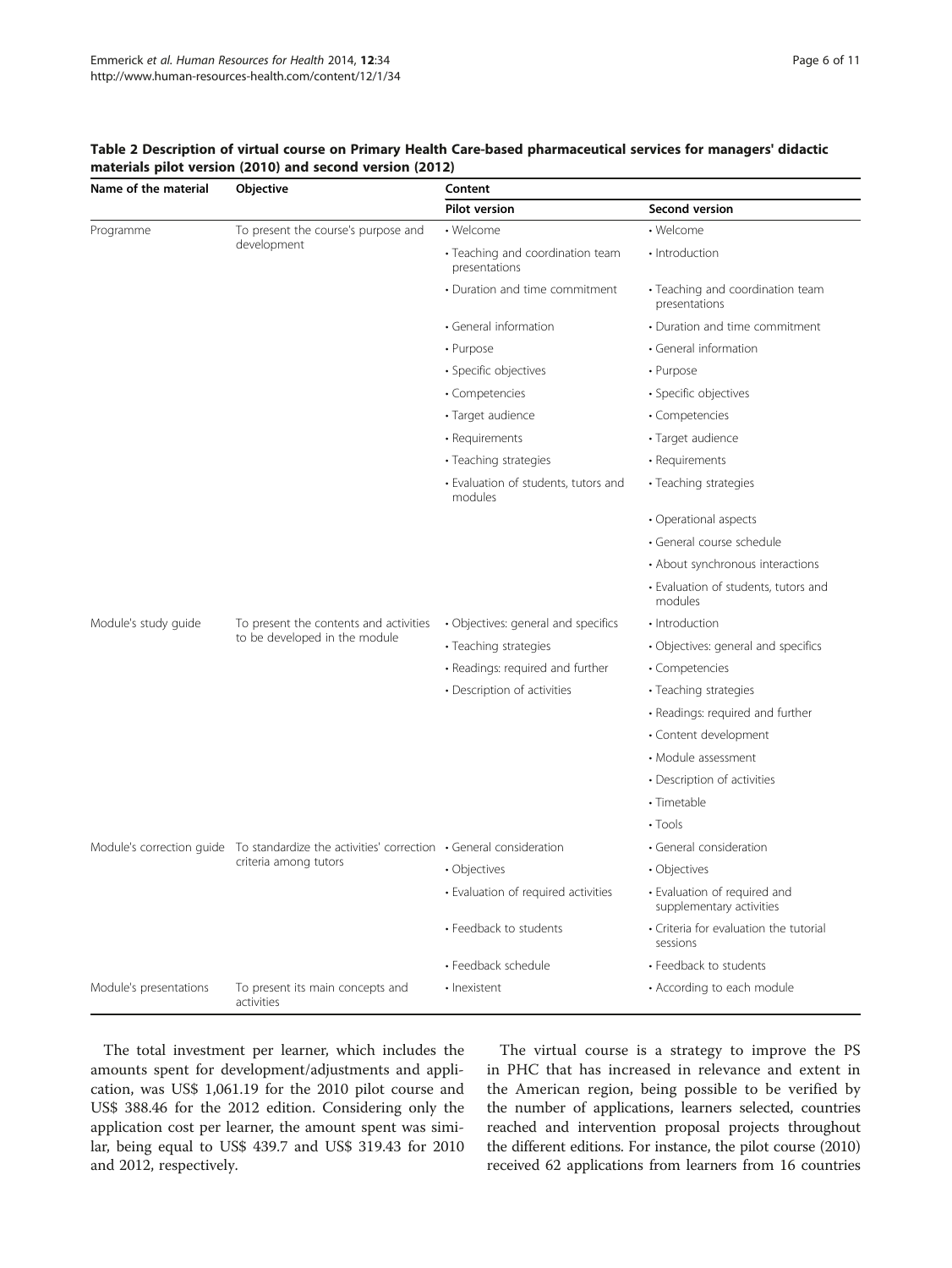| Name of the material              | Objective                                                     | Content              |                                                                                                     |
|-----------------------------------|---------------------------------------------------------------|----------------------|-----------------------------------------------------------------------------------------------------|
|                                   |                                                               | <b>Pilot version</b> | Second version                                                                                      |
| <b>Administrative materials</b>   |                                                               |                      |                                                                                                     |
| Terms of reference for professors | To describe the professors<br>activities and responsibilities | • Available          | • The pilot version was reformulated by including responsibilities<br>during the course application |
| Terms of reference for tutors     | To describe the tutors' activities<br>and responsibilities    | • Available          | • The pilot version was revised but major changes were made                                         |
| Organizational aspects            | To describe the academic<br>management procedures             | • Inexistent         | • Introduction                                                                                      |
|                                   |                                                               |                      | • Overview of course organization                                                                   |
|                                   |                                                               |                      | • General course schedule                                                                           |
|                                   |                                                               |                      | • Synchronous interaction schedule                                                                  |
|                                   |                                                               |                      | • Course forum                                                                                      |
|                                   |                                                               |                      | • Knowledge resources (educational strategies)                                                      |
|                                   |                                                               |                      | • Evaluation of participants                                                                        |
|                                   |                                                               |                      | • Operational procedures                                                                            |
| Naming files                      | To quide on how to name<br>activities' files                  | • Inexistent         | • Naming activity product files                                                                     |
| Managing tasks                    |                                                               | • Inexistent         | • Open Project                                                                                      |

<span id="page-6-0"></span>Table 3 Description of administrative documents virtual course on Primary Health Care-based pharmaceutical services for managers pilot version (2010) and second version (2012)

and after the selection process, 42 learners were accepted and 34 concluded the course (80.9%). Learners were divided into three tutor groups. In contrast, the second version (2012) received 340 applications from learners from 19 countries and after the selection process, the 90 initial vacancies were expanded, and 98 learners were accepted. They were separated into six groups, being four in the Spanish language (66 learners) and two in Portuguese (32 learners). The drop-out rate on the CVSERVFAPS-12 was around 15% and 82 learners completed the course successfully. As in the pilot version, learners presented as final course activity an intervention proposal project (Table [4](#page-7-0)). Thus, in the second edition, 21 intervention proposals were developed. Five of them were made by Brazilian groups and 16 by Spanish-speaking countries, as follows: Argentina, Bolivia, Chile, Colombia, Costa Rica, El Salvador, Ecuador, Guatemala, Honduras, Mexico, Nicaragua, Panama, Paraguay, Peru, Dominican Republic, Uruguay and Venezuela.

# Discussion and evaluation

Due to the collaborative process of restructuring the course, the experience was enriching because of the active involvement of stakeholders from different institutions and countries with their own realities, knowledge and expectations. We consider that this was really a continuous professional development experience [\[10,11](#page-10-0)] since we used a competence improvement approach throughout the course, stressing the competencies required to enable the learners to adapt themselves and their context to the changes from a traditional PHC to the renewed model. The inclusive and participatory discussion performed by the general coordination (PAHO) was an important factor to the group's cohesion and success achieved so far. The support of Brazil's Ministry of Health was vital for the realization of CVSERVFAPS-12.

The evaluation process of the course by the students changed from the CVSERVFAPS 2010 Pilot Course to the final version CVSERVFAPS 2012. The first one had three evaluative moments: the beginning, the halfway and a final evaluation at the end of the course; this first version included questions relating to each module. The first assessment comprised learners' profile, main work activity, expectations and challenges that they expect to fac during the course. In the second version - CVSERVFAPS-12 - an evaluation step was introduced during the Familiarization Module with regards to the learners' knowledge about the virtual environment and tools. The first assessment was kept, and the module evaluations were performed at the end of each one, allowing ongoing adjustments.

All assessment tools were composed by closed-ended questions, using a five-points scale, but with a final space to allow open comments. The average of learners who answered the evaluation forms in 2010 was 33.3% (14 learners of 42) and in 2012 around 58% (50 learners of 86) gave feedback about the course. In both course editions they pointed out (Figure [3](#page-8-0)) an increase in their knowledge in all topics, and the majority of them felt that they ended with increased (very good or strong)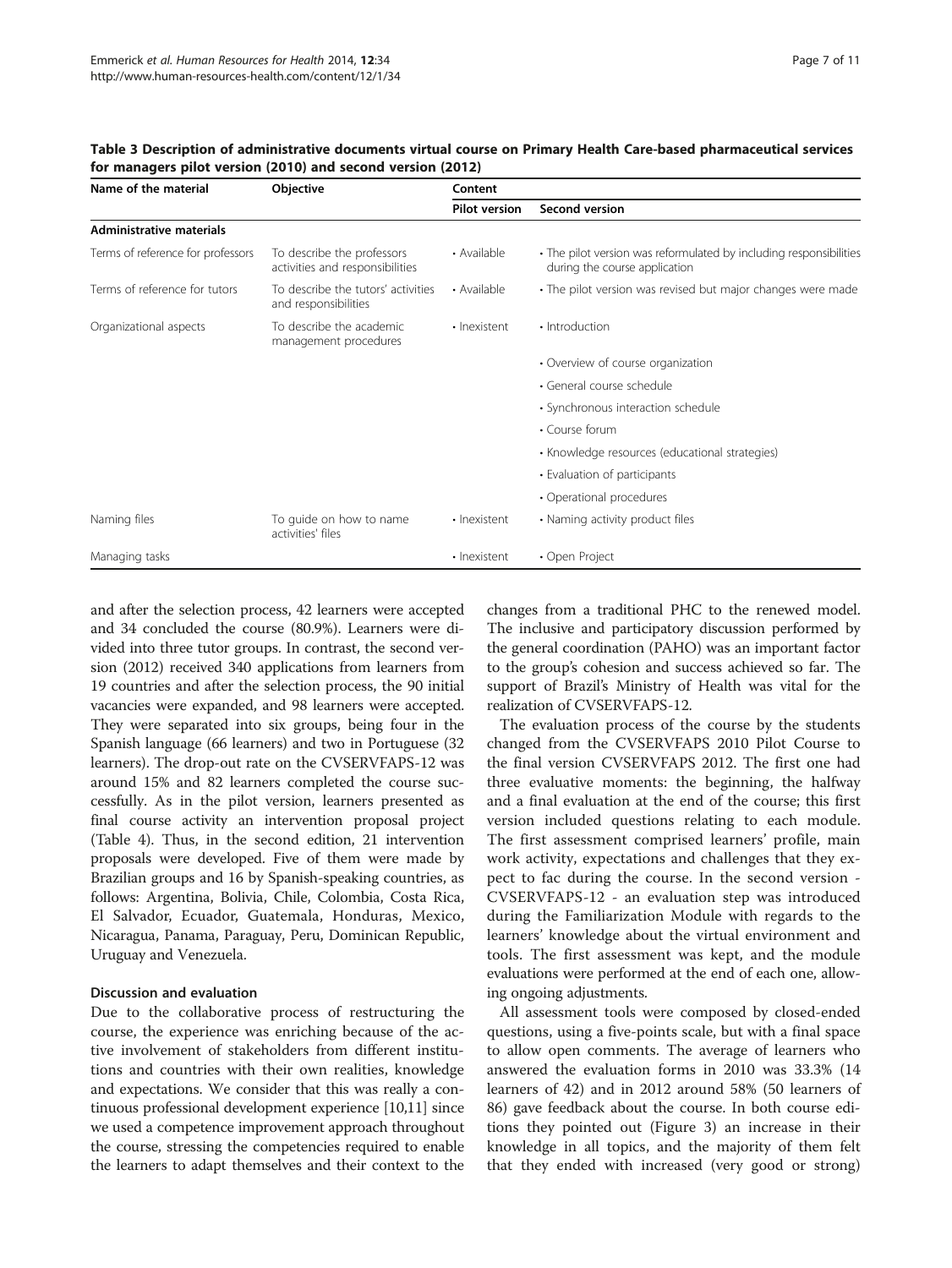| Country        | Intervention proposal title                                                                                                                                                        |                                                                                                                                                                                                                                              |
|----------------|------------------------------------------------------------------------------------------------------------------------------------------------------------------------------------|----------------------------------------------------------------------------------------------------------------------------------------------------------------------------------------------------------------------------------------------|
|                | 2010 version                                                                                                                                                                       | 2012 version                                                                                                                                                                                                                                 |
| Argentina      | No participant this year                                                                                                                                                           | Pharmaceutical services organization of a public hospital<br>reference area, which works in a network and includes private<br>pharmacy pharmacists                                                                                           |
| <b>Bolivia</b> | Intervention strategy for the development of pharmaceutical<br>care in the context of the Family and Intercultural Community<br>Health based national health system                | Implementation strategy of pharmaceutical care-based municipal<br>pharmacies that comprise the Family and Intercultural<br>Community Health based national health system model                                                               |
| Brazil         | Pharmaceutical services structuring through the<br>implementation of the model 'Farmácia da Bahia' in Bahia<br>municipalities with up to 15,000 inhabitants                        | Educational activities for the older aged and healthy aging: an<br>intervention in a PHC unit                                                                                                                                                |
|                |                                                                                                                                                                                    | Health community agent promoters of medicines' rational use                                                                                                                                                                                  |
|                |                                                                                                                                                                                    | Disseminating renewed PHC-based pharmaceutical services<br>vision to professional pharmacists                                                                                                                                                |
|                |                                                                                                                                                                                    | Use of the pharmaceutical services management national<br>system (HORUS) for pharmaceutical services qualification in<br>Brazil's municipalities                                                                                             |
|                |                                                                                                                                                                                    | Centralized drug purchase by the Brazilian Ministry of Health                                                                                                                                                                                |
| Chile          | No participant this year                                                                                                                                                           | Increasing elderly adherence therapy in Valdivia city                                                                                                                                                                                        |
| Colombia       | A proposal to make the pharmaceutical services an integral<br>part of health services in the Bogotá health care model<br>development                                               | Designing a pharmaceutical service provision model based on<br>renewed PHC, focusing on integrated health care networks in<br>Cartagena de Indias local hospital                                                                             |
| Costa Rica     | Promoting correct and rational use of medicines through the<br>implementation of PHC-based pharmaceutical services                                                                 | Strategies to implement an integrated pharmaceutical care<br>network for patients with hypertension and/or diabetes in the<br>pharmaceutical services of the Costa Rican National Insurance<br>Institute                                     |
|                | Dominican Republic No participant this year                                                                                                                                        | Transforming pharmacists' professional culture towards being<br>PHC oriented                                                                                                                                                                 |
| Ecuador        | Promoting rational use of medicines in the community                                                                                                                               | Comprehensive care of patients with chronic metabolic<br>diseases                                                                                                                                                                            |
| El Salvador    | Contribution to improve the quality of pharmaceutical services<br>provided by the Ministry of Health and Social Assistance<br>through the implementation of PHC focused dispensing | Strengthen 'La Presita San Miguel' colony and Atlacatl<br>household delivery programme based on the objectives of<br>renewed PHC                                                                                                             |
| Guatemala      | No participant this year                                                                                                                                                           | Implementation of pharmaceutical care service in a specialized<br>palliative care department of the cancer institute 'Dr. Bernardo<br>valley'-Incan-Guatemala                                                                                |
| Honduras       | Pharmaceutical service reorientation to the individual, family<br>and community of the Honduran institute of social security<br>center for comprehensive care of the elderly       | PHC in peripheral pharmacy services in International Health<br>Services clinic # 3                                                                                                                                                           |
| Mexico         | Training course for those responsible for the bidding process<br>for drugs in the Mexican states                                                                                   | Access and availability of opioid analgesics in Mexico: design<br>and implementation of strategies to increase the quality of life<br>of patients with difficult-to-control oncological and non-<br>oncological acute or chronic severe pain |
| Nicaragua      | No participant this year                                                                                                                                                           | Pharmaceutical care in pharmaceutical services of Leon<br>municipality health units                                                                                                                                                          |
| Panama         | No participant this year                                                                                                                                                           | Integration of the pharmacist in renewed PHC                                                                                                                                                                                                 |
| Paraguay       | No participant this year                                                                                                                                                           | Renewed PHC-based pharmaceutical services for hypertension<br>monitoring and detection                                                                                                                                                       |
| Peru           | Improvement of outpatients' economic, clinical and human<br>outcomes through pharmacotherapy follow-up                                                                             | Pharmaceutical intervention based on renewed PHC in elderly<br>patients, in Ministry of Health specialized health centers                                                                                                                    |
| Uruguay        | No participant this year                                                                                                                                                           | Health promotion and prevention development programmes<br>in the control of hypertension                                                                                                                                                     |
| Venezuela      | Pharmaceutical services based on renewed PHC improvement<br>and professional training programme                                                                                    | Venezuela's pharmaceutical services healthy life styles<br>promotion programme design                                                                                                                                                        |

# <span id="page-7-0"></span>Table 4 Intervention proposals titles per virtual course on Primary Health Care-based pharmaceutical services for managers version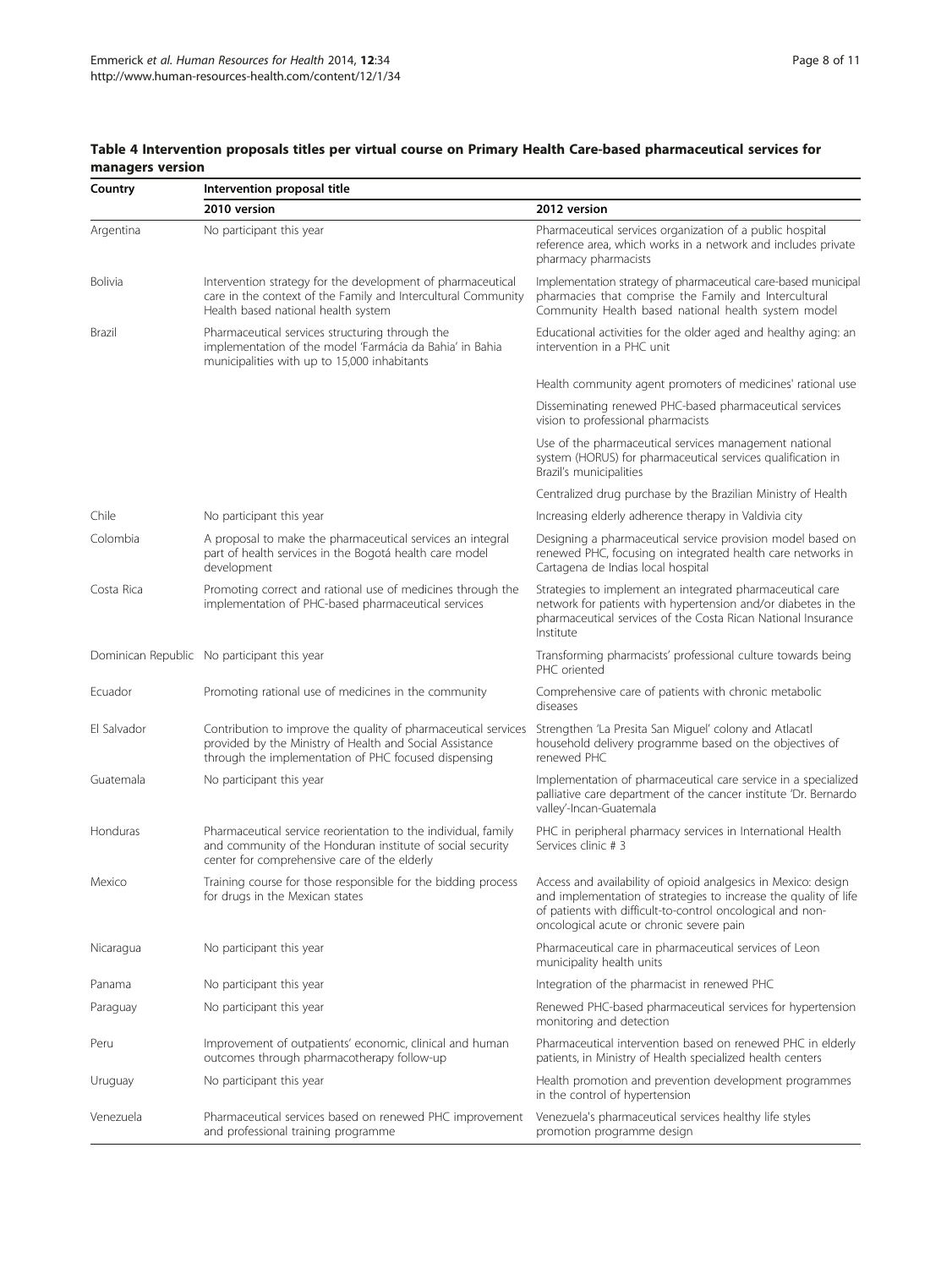<span id="page-8-0"></span>

ability in the course contents. The learners found the dynamic appropriate and remained motivated during the course, mostly in the 2012 version. In 2010, a common complaint was about the total number of activities and due dates for the tasks, addressed by the question: 'How often did you complete tasks in the course within the expected time-frame?' with 'Almost never' being the most frequent answer in 2010. In 2012, after the reformulations had been implemented, the most frequent answer was: 'Always, but with difficulty'.

Despite the improvements, some problems remained and the main challenges faced by the CVSERVFAPS-12 concerned the due dates of the activities and lectures as well as the time to capture and assimilate the content. Other aspects mentioned were the difficulties in attending the synchronous meetings and the initial adaptation process on the course methodology. The difficulties regarding the synchronous meeting were mainly related to: managing office time with the time scheduled for it and using the tool of the synchronous meeting software used in VCPH, the Blackboard room® ([www.blackboard.com](http://www.blackboard.com)).

The tutors evaluated this experience as successful and mentioned that the activities allowed the learners to correlate their work activities with the theory in a very practical manner. Positive features mentioned included the support of the academic coordination through the forums and regular meetings, the mandatory and further readings, the videos and the playful activities of Module 2 and the importance of the asynchronous forums for discussion and exchange between learners from different countries. In addition, the tutors highlighted the importance of the synchronous discussion per tutor group (either in the mandatory tutorial session or in the tutor

office hours in which the learners participation were not mandatory) in contrast with the entire group meeting. It was said that the first ones had better participation and improved the bond between tutors and learners. However, it was mentioned that the tutor office hours' goal was not clear to all of the learners.

The tutors also indicated where the course could be improved. The main points included the addition of readings in order to better support the learners on some issues, reorganization of module's duration according to the number of activities, improvement of evaluation criterion of some activities, better organization of forum topics, more time or orientation for learners on the use of virtual tools (specially the synchronous sessions tools) and, finally, the revision of correction guides, emphasizing those aspects regarding the asynchronous forums.

The coordination evaluated the course as good in accomplishing its objective but realized that there was still room for improvement, especially regarding the duration of modules, tutors' performance feedback time span and correction mechanisms of Module 2 external activities. As a result of this evaluation it was decided to remove one activity from Module 3, increase by two weeks the wrap-up module duration, deliver tutors' performance feedback every two weeks instead of every module, and, lastly, the addition of new steps or integration of Module 2 external activities into the Moodle system.

The comments and suggestions sent from the learners were considered in the course general evaluation and were reviewed during the elaboration of the 2013 version.

The intervention proposals are the main product and aims to strategic planning an intervention for promoting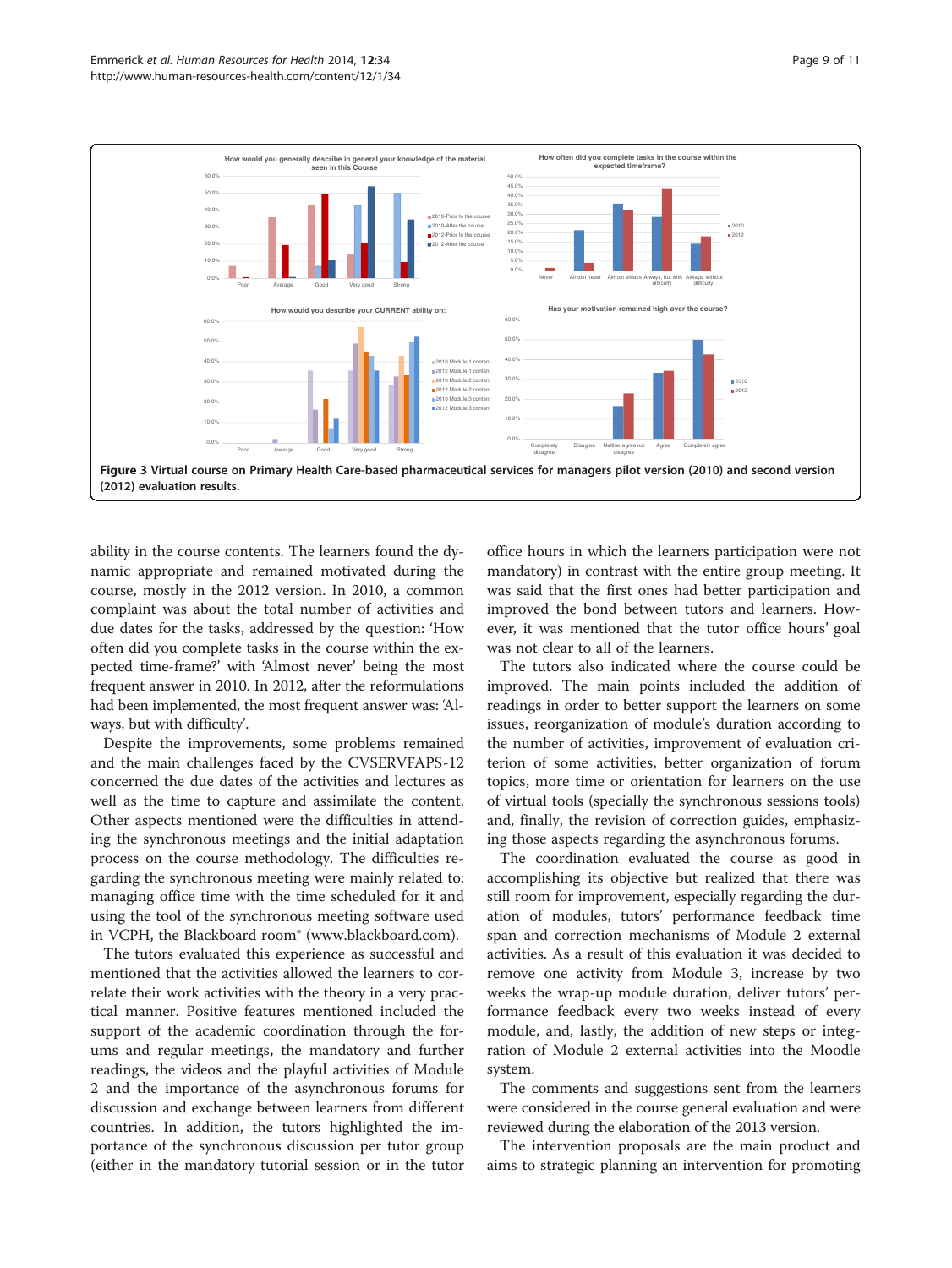change of pharmaceutical services and were a strength in both pilot and 2012 versions, it being remarkable that most of them target the individual, family and communities.

Applying the CVSERVFAPS simultaneously in two languages, despite being a challenge to the course management and execution, is worthwhile. The course was successfully adapted to the English language and the 2013 version will include most languages in the American continent.

However, the applicability of this approach in other contexts outside the Americas is yet to be tested. From our experience, when applying the course in other scenarios it is important to critically appraise the didactic material (available at the VCPH) in order to adapt any examples or tools to social and cultural aspects of the context in where is intended to be applied. Today, the material (didactic and bibliography) is available in Portuguese, Spanish and in English, and, therefore, for application in countries with other languages it would be necessary to translate/substitute it and adapt some bibliographies.

Since this course was developed for the virtual environment, the limitations of this approach include struggles with poor access to good quality (or any at all) Internet connection. This is particularly important when dealing with low resources settings. Still, regarding technological challenges and considering the fast development of virtual and communications tools, this course is a 'hostage' of its historical period. This means that with the development of new virtual tools and knowledge evolution, the didactic material and strategies must be updated.

Another limitation concerns the target population and theme addressed in this course. That specificity makes it difficult to predict if the strategies chosen can be applied for other health professionals or even to work other concepts. This dimension is important as the professionals who developed the material are mostly from the Latin American region and therefore share at some level, cultural, historical and symbolic aspects. Therefore, their teaching approaches may not be the best for other cultural environments, stressing the importance of cultural appraisal and adaptation of the materials to other experiences.

Finally, these limitations and comments on generalization, express the process described in this paper. The development and application of the CVSERVAPS-12 was only possible due to the collective commitment of the professorial team, tutors, academic and general coordination, and their willingness to be perpetual learners, by revising, discussing, listening and making the required changes and corrections together during every step of its development.

When comparing the CVSERVAPS-12 experience with the scientific literature, several papers [\[2,3,12](#page-10-0)-[16](#page-10-0)] report

and describe cases of implementing distance learning strategies as a way of improving health service quality and, consequently, the health systems. In the literature there is a consensus that the distance learning process yields good results towards achieving its objective [[3,17,18\]](#page-10-0), which reinforces the use of the virtual environment as well as Internet communication tools as a quicker and cheaper way of upgrading health professionals' knowledge and ability to think in new alternative ways to solve everyday problems in health services and systems.

We have not found any papers describing or reporting a distance learning course on the PS theme; neither have we found any reports on any virtual course on this theme with that degree of coverage in terms of countries and diversity of learner profile. Thus, within that context, this course is unique and has a strong potential in changing the pharmaceutical services paradigm towards an individual, family and community centered PS in the American region [[6\]](#page-10-0).

The use of educational technologies is undoubtedly a societal demand and need in order to qualify systems and health services. The advancement of information and communication technologies is resonating with modes of human action, since knowledge is required to build up the relationships between science, education, society and work. The search for alternatives to offer education to articulate the context and broad scope challenges the trial methodological possibilities and organizational processes of teaching and learning that strengthen the individual and collective initiatives which focus on solutions to health systems everyday problems.

### Conclusions

The supporting tools and materials developed were useful in really helping the coordination work. The course had a low rate of absenteeism and most learners concluded with a distinction grade. All learners participated in the development of an intervention proposal.

The second course is consistent with the issues raised in the pilot course's evaluation in 2010. The results achieved so far are in concordance with its proposal. The use of the distance learning strategy, through a virtual environment for the application of the Virtual Course on PHC-based Pharmaceutical Service for managers, is appropriate and confirmed its valuable role in public policy strengthening.

#### Abbreviations

CVSERVFAPS: Virtual Course on Primary Health Care-based Pharmaceutical Services based for managers; PAHO: Pan American Health Organization; PHC: Primary Health Care; PHCbPSWG: Primary Health Care-based Pharmaceutical Services Working Group; PS: pharmaceutical services; VCPH: Virtual Campus of Public Health; WHO: World Health Organization.

#### Competing interests

The authors declare that they have no competing interests.